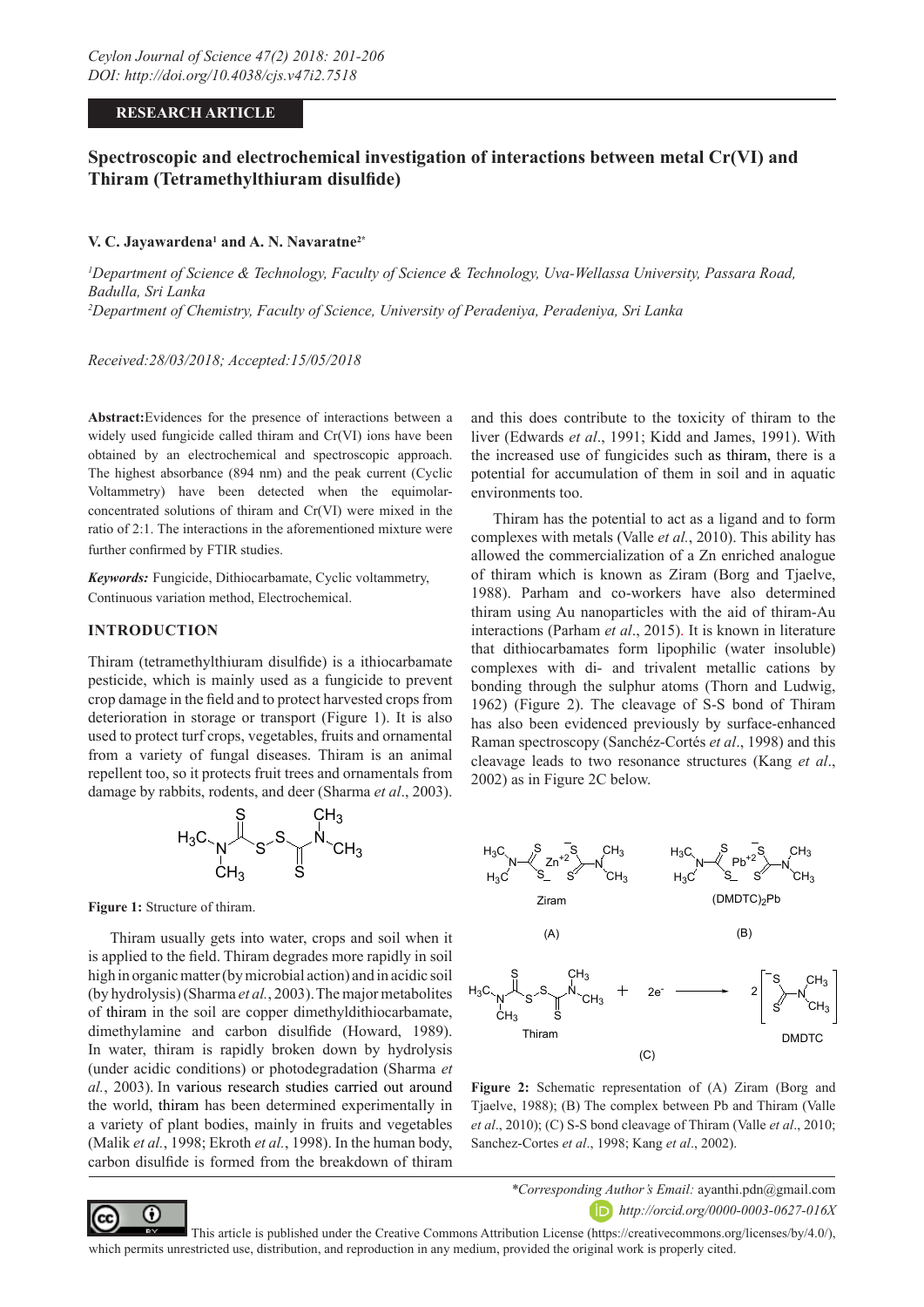Since heavy metal ions such as Pb, Cr can be present in the environment as an impurity of agro chemicals, metal complexes will be naturally formed in most soils where pesticides have been applied (Valle *et al.*, 2010). It has been known for many years that Cr(VI) is highly toxic and contributes to environmental pollution as well as plant toxicity vastly (Oliveira, 2012).

In the present study, the affinity of thiram for  $Cr(VI)$  ion has been studied by cyclic voltammetric and UV-Visible spectroscopic methods. With the help of such interactions, the degree of toxicity of both thiram and Cr(VI) towards the environment could be altered (Valle *et al.*, 2010). Such interactions could probably lead to utilize thiram (Valle *et al.*, 2010) as an entrapping agent for Cr(VI). Therefore, investigating interactions between thiram and Cr(VI) could be important as a solution to the increasing environmental pollution.

## **MATERIALS & METHODS**

#### **Materials**

Thiram standard (98 %) was purchased from Sigma-Aldrich (Germany), so used without further purification. The solvents used to dissolve Thiram were ethanol (95 %) and deionized water. Ethanol was also distilled before using in the experiments. NaCl (Analytical grade, BDH) was used as the electrolyte in cyclic voltammetric experiments.  $K_2$ CrO<sub>4</sub> (Analytical grade, BDH) was used as the source of Cr(VI). KBr (IR grade, Sigma-Aldrich) was used as the material for pellet making in the Fourier-Transform Infrared (FTIR) spectroscopic experiments.

#### **Apparatus**

Cyclic voltammetric experiments were carried out with BAS (Bioanalytical System- USA) CV-1B cyclic voltammograph and recorded on BAS X-Y recorder. A Glassy carbon working electrode, saturated calomel reference electrode (SCE) and platinum wire counter electrode were used in the three-electrode system. All the cyclic voltammetric experiments were conducted with respect to SCE under  $N<sub>2</sub>$ saturated conditions. UV-Visible spectra were recorded on a Shimadzu 160 UV-Visible spectrophotometer. A 10 mm Quatrz cell was used to measure both standard and unknown samples. FTIR spectra were recorded on a Shimadzu-IR Prestige-21 Fourier-transform infrared spectrometer.

#### **Continuous Variation Method**

Continuous variation method using UV-Visible spectroscopy was carried out to find out the stoichiometric

ratio between Cr(VI) and thiram. For that, a solution of thiram having a concentration of  $10^{-4}$  mol  $L^{-1}$  (using thiram (98%) and Ethanol:  $H_2O(3:2)$  as the solvent system) and a solution of  $K_2$ CrO<sub>4</sub> having a concentration of  $10^{-4}$  mol  $L^{-1}$  (using  $K_2$ CrO<sub>4</sub> and deionized H<sub>2</sub>O) were prepared. UV absorbance for all the prepared compositions was recorded at a constant wavelength  $(\lambda_{\text{max}})$  of 390 nm (Table 1).

## **Cyclic Voltammetric Experiments**

Cyclic voltammograms were measured varying the volume ratio of thiram (10<sup>-4</sup> mol dm<sup>-3</sup>) and  $K_2$ CrO<sub>4</sub> (10<sup>-4</sup> mol dm<sup>-</sup> <sup>3</sup>) under  $N_2$  saturated conditions. Thiram solution with the aforementioned concentration was prepared using thiram (98%) and ethanol: NaCl (3:2) solvent mixture.  $K_2$ CrO<sub>4</sub> solution having a concentration of  $10^{-4}$  mol  $L^{-1}$  was prepared using  $K_2$ CrO<sub>4</sub> and NaCl solution. For all these preparations, a solution of 0.1 mol L-1 NaCl was used.

## **Fourier Transform Infrared (FTIR) Experiments**

A 2:1 mixture of thiram:  $K_2$ CrO<sub>4</sub> was prepared using  $10^{-4}$ mol  $L^{-1}$  thiram (using thiram (98%) and ethanol:  $H_2O(3:2)$ as the solvent system) and  $10^4$  mol L<sup>-1</sup> K<sub>2</sub>CrO<sub>4</sub> solutions. KBr of the respective grade (IR grade, Sigma-Aldrich) was used to prepare pellets for these experiments. A drop of the 2:1 mixture of thiram:  $K_2$ CrO<sub>4</sub> was added to the KBr pellet and then, the FTIR spectrum of the respective mixture was recorded. FTIR spectrum for 95% ethanol was also recorded in a similar manner. Another KBr pellet was made using thiram (98%) sample in order to obtain the FTIR spectrum for solid thiram.

## **RESULTS**

Continuous variation method was carried out using UV-Visible spectroscopy. The measured absorbance values (at  $\lambda_{\text{max}}$  = 390 nm) for each volume composition prepared using thiram (10<sup>-4</sup> mol L<sup>-1</sup>) and  $K_2$ CrO<sub>4</sub> (10<sup>-4</sup> mol L<sup>-1</sup>) solutions are tabulated below (Table 1).

There, the highest absorbance has been observed when the molar ratio of thiram: Cr(VI) was 2:1 (Figure 3 below).

Furthermore, UV-Visible spectra of thiram (10<sup>-4</sup> mol L<sup>-1</sup>),  $K_2$ CrO<sub>4</sub> (10<sup>-4</sup> mol L<sup>-1</sup>) and the 2:1 mixture of thiram: Cr(VI) have been recorded and shown in Figure 4 below. There, appearance of a new peak was noted at 400 nm (in the dotted curve relevant to 2:1 mixture- Figure 4).

The recorded cyclic voltammograms of thiram  $(10^{-4}$ mol L<sup>-1</sup>),  $K_2$ CrO<sub>4</sub> (10<sup>-4</sup> mol L<sup>-1</sup>), the solvent system (ethanol: NaCl= 3:2) and thiram:  $K_2$ CrO<sub>4</sub> (2:1) mixture are shown in Figure 5 below.

**Table 1:** Absorbance measurements of various volume compositions of thiram and  $K_2$ CrO<sub>4</sub> solutions.

| Volume of thiram (mL) | Volume of $K, CrO4$ (mL) | Absorbance |
|-----------------------|--------------------------|------------|
| 1.00                  | 5.00                     | 0.539      |
| 2.00                  | 4.00                     | 0.681      |
| 3.00                  | 3.00                     | 0.752      |
| 4.00                  | 2.00                     | 0.894      |
| 5.00                  | 1.00                     | 0.858      |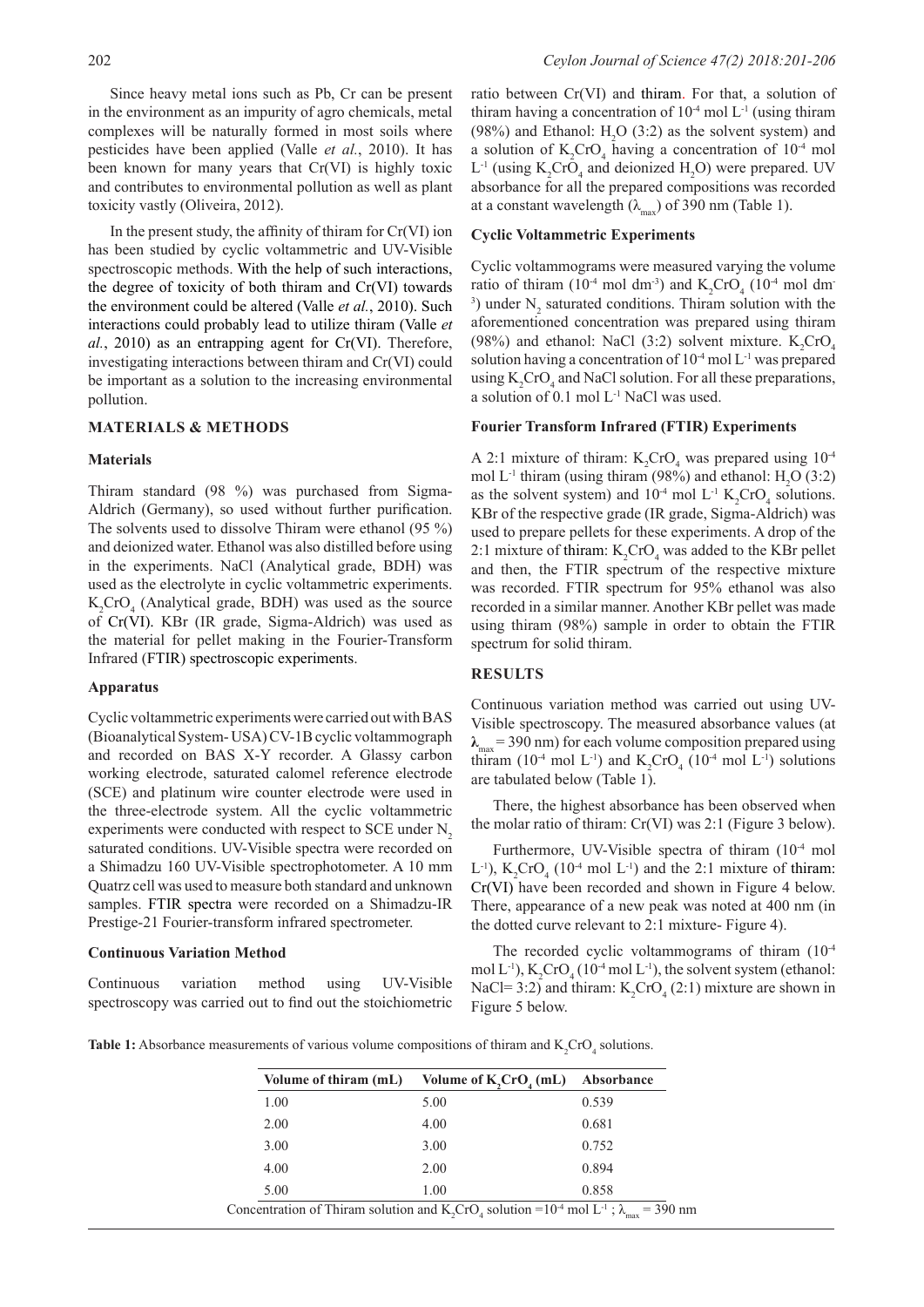

**Figure 3:** Continuous variation plot of absorbance vs volume mixing ratio of thiram:  $K_2$ CrO<sub>4</sub> (Concentration of thiram and  $K_2$ CrO<sub>4</sub> solutions =  $10^{-4}$  mol L<sup>-1</sup>).



**Figure 4:** UV-Visible spectra of  $10^4$  mol L<sup>-1</sup> thiram (dashed line),  $10^4$  mol L<sup>-1</sup> K<sub>2</sub>CrO<sub>4</sub> (continuous line) and 2:1 mixture of thiram:  $K_2$ CrO<sub>4</sub> (dotted line).



**Figure 5:** Cyclic Voltammograms obtained for  $10^4$  mol L<sup>-1</sup> of K<sub>2</sub>CrO<sub>4</sub> (*CV-1*), Ethanol: NaCl=3:2 system (*CV-2*),  $10^4$  mol L<sup>-1</sup> of thiram solution (*CV*-3) and thiram: K<sub>2</sub>CrO<sub>4</sub> = 2:1 mixture (CV-4); [X scale = 0.1 V cm<sup>-1</sup>; Y scale = 20 µA cm<sup>-1</sup>; Potential range = 1.000V to –1.000V; Scan rate = 100; Position of the new peak (indicated by the arrow) in *CV-4* = 0.58 V; Height of the new peak in *CV- 4* = 30 μA].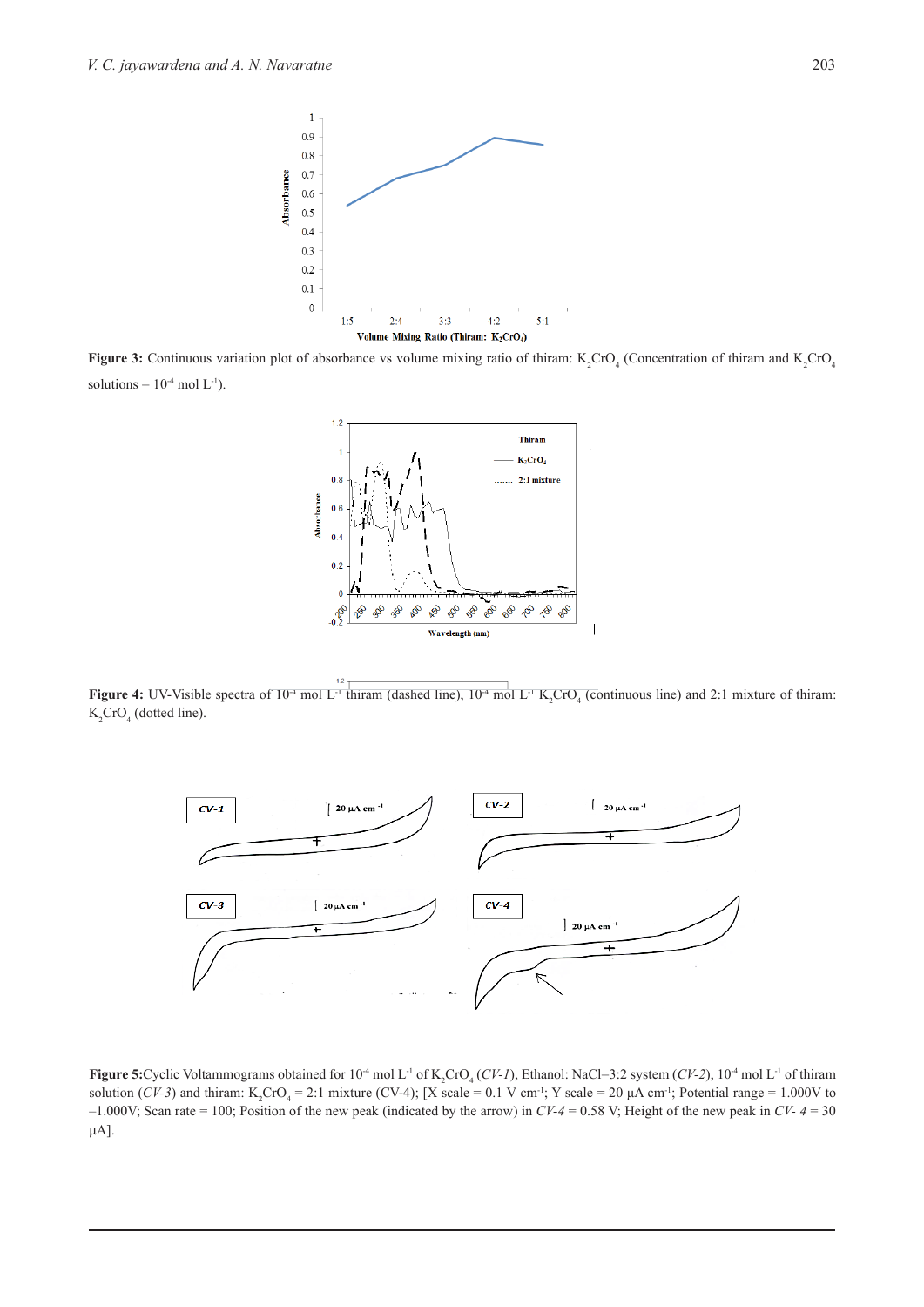

**Figure 6:** FT-IR spectra obtained for solid thiram (red line) and the 2:1 mixture of thiram:  $K_2$ CrO<sub>4</sub> (black line).

Subsequent FTIR measurements of solid thiram and the 2:1 mixture of thiram:  $K_2$ CrO<sub>4</sub> have also been recorded and shown in Figure 6 (above). The FTIR spectrum of the 2:1 mixture of thiram:  $K_2$ CrO<sub>4</sub> (black line) shows remarkable changes in the fingerprint region  $(1500 - 500 \text{ cm}^{-1})$  from that of the solid thiram (red line).

#### **DISCUSSION**

This study was mainly conducted in a nearly neutral environment as Cr(VI) could easily be reduced to Cr(III) in the soil due to the presence of Fe (II) ions, and then be precipitated under basic conditions. In acidic medium, S atoms of thiram could be protonated, so that it could affect the bonding of thiram to the metal cation (See Figure 2). Therefore, the study was mainly conducted in nearly neutral medium.

Since our main objective was to investigate the interactions between thiram and Cr(VI), it was initially decided to find out the stoichiometric ratio between thiram and Cr(VI). Therefore, continuous variation method was carried out as given in Table 1 using UV-Visible spectroscopy (Rana et al., 2014). The highest absorbance was recorded (at  $\lambda_{\text{max}} = 390 \text{ nm}$ ) when the molar ratio of thiram: Cr(VI) was 2:1 (Figure 3). This confirms the stoichiometry of the reaction between thiram and Cr(VI). Furthermore, distinct differences had been observed when UV-Visible spectra of thiram,  $K_2$ CrO<sub>4</sub> and the 2:1 mixture of thiram: Cr(VI) were compared (Figure 4). The new peak observed at 400 nm (in the dotted curve relevant to 2:1 mixture- Figure 4) clearly indicated an interaction between thiram and Cr(VI).

The appearance of the aforementioned peak in the UV-Visible spectrum prompted us to analyze the thiram:  $K_2$ CrO<sub>4</sub> (2:1) mixture electrochemically. According to the subsequent cyclic voltammetric experiments carried out with thiram (10<sup>-4</sup> mol L<sup>-1</sup>),  $K_2$ CrO<sub>4</sub> (10<sup>-4</sup> mol L<sup>-1</sup>), solvent system (Ethanol: NaCl= 3:2) and thiram:  $K_2$ CrO<sub>4</sub> (2:1) mixture, it was possible to observe a new peak (as indicated by the arrow in *CV-4* of Figure 5) in the volltammogram

of thiram:  $K_2$ CrO<sub>4</sub> (2:1) mixture. This was followed by the analysis of a series of thiram:  $K_2$ CrO<sub>4</sub> mixtures (1:5, 2:4, 3:3, 4:2, 5:1) electrochemically. Among the five voltammograms obtained, the highest peak current was observed in the ratio of thiram: Cr(VI) is 4:2. This observation can be explained by the concept put forwarded by Rana *et al.* (Rana *et al*., 2014). As the number of moles of the reactants (i.e. metal and the ligand) increases, the extent of reaction increases, so that more electrons are transferred subsequently resulting in increased peak current. These electrochemical findings also confirmed the (highest) interactions between thiram and Cr(VI) in the composition of 2:1 respectively.

Further attempts to confirm the interactions between thiram and Cr(VI) in the mixture of 2:1 using FTIR spectroscopy were also successful. Initially, FTIR spectrum of thiram was measured when thiram was in solution state. However, the presence of ethanol and  $H_2O$  in the thiram solution severely affected the detection of peaks in the FTIR spectrum. Hence, FTIR spectrum was measured using a solid thiram sample (Figure 6).

When the FTIR spectra (Figure 6) of solid thiram and the 2:1 mixture of thiram: Cr(VI) were compared, distinct differences in the fingerprint region  $(1500 - 500 \text{ cm}^{-1})$  of the 2:1 mixture have been noted from that of solid thiram. The broad peak that appears beyond  $3000 \text{ cm}^{-1}$  and the peak that appears between 1000 - 1250 cm-1 in the FTIR spectrum of the 2:1 mixture were mainly due to the peaks of ethanol, as it is a component in the solvent system. This was concluded by comparing the FTIR spectrum of ethanol with that of the 2:1 mixture. It is also possible that some of the peaks appeared in the region of  $2750-3750$  cm<sup>-1</sup> (e.g.: C-H stretching) have been masked by the broad peak that covers the same region (Figure 6, Black line).

Another broad peak can be observed in the region of  $1600$  cm<sup>-1</sup> to  $1700$  cm<sup>-1</sup> in the FTIR spectrum of Figure 6 (Black line). There is also a broad peak between 1500 cm-1 and 1400 cm<sup>-1</sup> in the FTIR spectrum of solid thiram (Figure 6, Red line) that appeared probably due to C-N stretching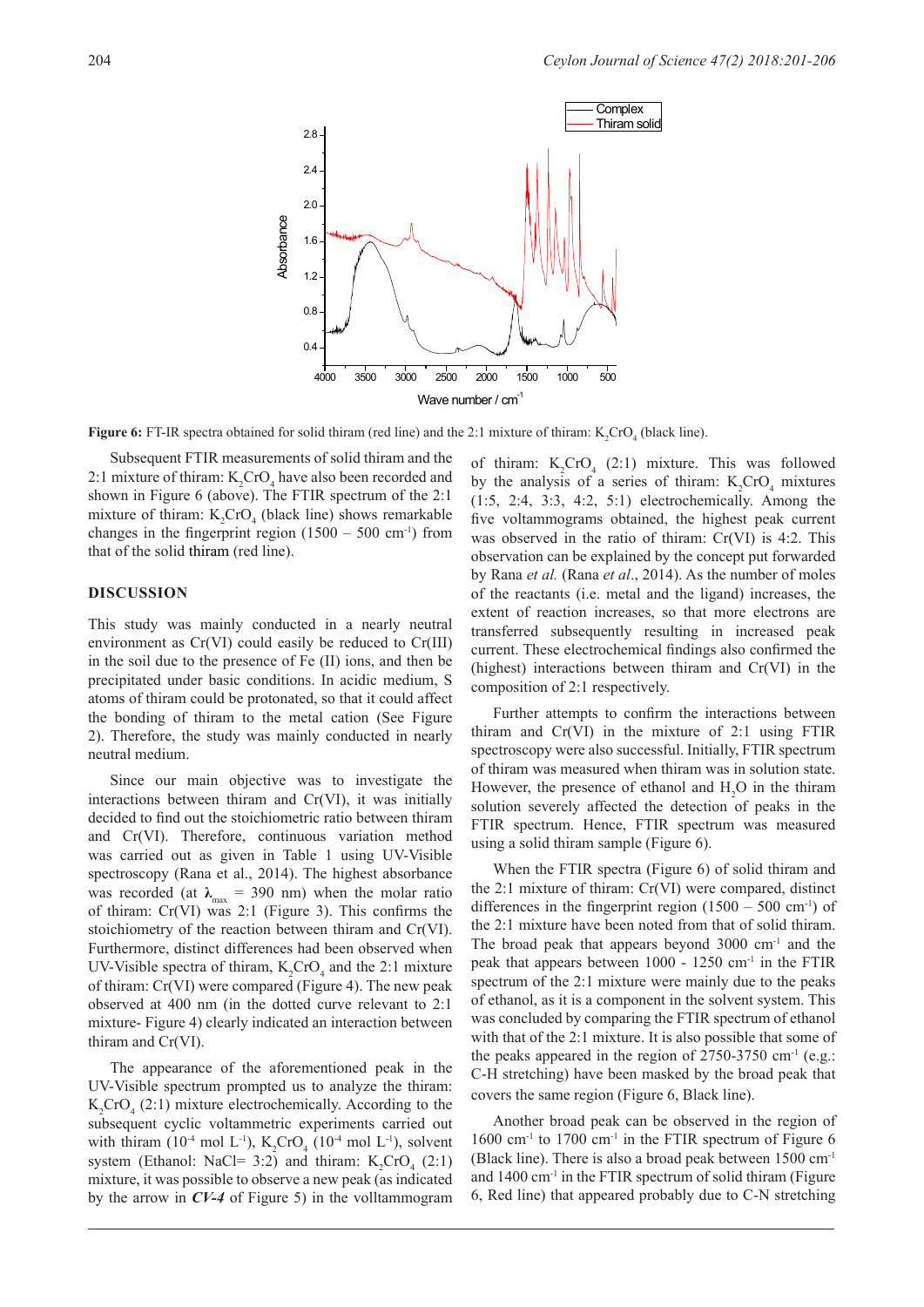

**Figure 7:** An enlarged region of the FTIR spectrum of the 2:1 mixture of thiram and  $K_2$ CrO<sub>4</sub>.

(Kang *et al*., 2002). It is probable that the peak in the range of  $1400-1500$  cm<sup>-1</sup> has been shifted to the range of  $1600-$ 1700 cm-1 due to the bonding of two S atoms of thiram to metal Cr(VI). It has been reported in literature that the C-N stretching mode  $(v_{CN})$  is enhanced, if bonding to the metal substrate is through the S atom (Kang *et al.*, 2002). This speculation has also been governed by the literature known fact that the reduction of the intensity and the largest frequency shift of peaks indicative of the two S atoms of thiram bonded to the metal surfaces (Kang *et al*., 2002).

According to the criterion of Bonati-Ugo (BU), the presence of a solitary band, without splitting, in the region of 950-970 cm-1 indicates a bidentate nature of the chelation of the dithiocarbamate ligands (Kellner *et al.*, 1984). The aforesaid region is, however slightly affected by the presence of  $H_2O$  in the 2:1 mixture of thiram and  $K_2CrO_4$ . The feature described by Kellner *et. al.* can be depicted in the FTIR spectrum of Figure 7 and also indicates the formation of a complex in the 2:1 mixture of thiram and  $K_2$ CrO<sub>4</sub>.

## **CONCLUSIONS**

This study provides cyclic voltammetric, UV-Visible and FTIR spectroscopic evidences to support coordination between thiram and Cr(VI) with the molar ratio of 2:1.

## **ACKNOWLEDGEMENTS**

Authors thank the Head, Department of Chemistry, Faculty of Science, University of Peradeniya for granting permission to carry out this research. Authors acknowledge the Pesticide Registrar's Office, Kandy for providing a sample of thiram.

# **REFERENCES**

Borg, K. and Tjaelve, H. (1988). Effect of Thiram and Dithiocarbamate Pesticides on the Gastrointestinal Absorption and Distribution of Nickel in Mice. *Toxicology Letters*. **42**: 87-98.

- Edwards, I.R., Ferry, D.G., and Temple, W.A. (1991). *Handbook of Pesticide Toxicology*. Academic Press, New York, 42.
- Ekroth, S.B., Ohlin, B., and Osterdahl, B.-G. (1998). Rapid and Simple Method for Determination of Thiram in Fruits and Vegetables with High-Performance Liquid Chromatography with Ultraviolet Detection. *Journal of Agricultural and Food Chemistry*. **46**: 5302−5304.
- Howard, P.H. (1989). *Handbook of Environmental Fate and Exposure Data for Organic Chemicals: Pesticides*. Lewis Publishers, Chelsea, MI, 4–20.
- Kang, J.S., Hwang, S.Y., Lee, C.J., and Lee, M.S. (2002). SERS of Dithiocarbamate Pesticides Adsorbed on Silver Surface; Thiram. *Bull. Korean Chem. Soc.* **23**: 1604-1610.
- Kellner, R., Nikolov, G.S., and Trendafilova, N. (1984). Detecting the Bonding Type of Dithiocarbamate Ligands in Their Complexes as Inferred from the Asymmetric CS Mode. *Inorganica Chemica Acta.* **84**: 233-239.
- Kidd, H. and James, D.R. (1991). *The Agrochemicals Handbook*. Third Edition. Royal Society of Chemistry, Cambridge, UK, 44.
- Malik, A.K., Kaul, K.N., Lark B.S., and Rao, A.L.J. (1998). Simple and Sensitive Method for Determination of Tetramethylthiuram Disulphide (Thiram). *Pesticide Sci*ence. **53**: 104-106.
- Oliveira, H. (2012). Chromium as an Environmental Pollutant: Insights on Induced Plant Toxicity. *Journal of Botany*. **2012**: 1-8.
- Parham, H., Pourezza, N., and Marahel, F. (2015). Determination of Thiram Using Gold Nanoparticles and Resonance Rayleigh Scattering Method. *Talanta*. 141: 143-149.
- Rana, M.S., Rahman, M.A., and Alam, A.M.S. (2014). A Cyclic Voltammetric Studies of Complexation of Copper (II) with Thymine Using Glassy Carbon Electrode in Aqueous Medium. *Pakistan Journal of Analytical & Environmental Chemistry*. **15**: 13-19.